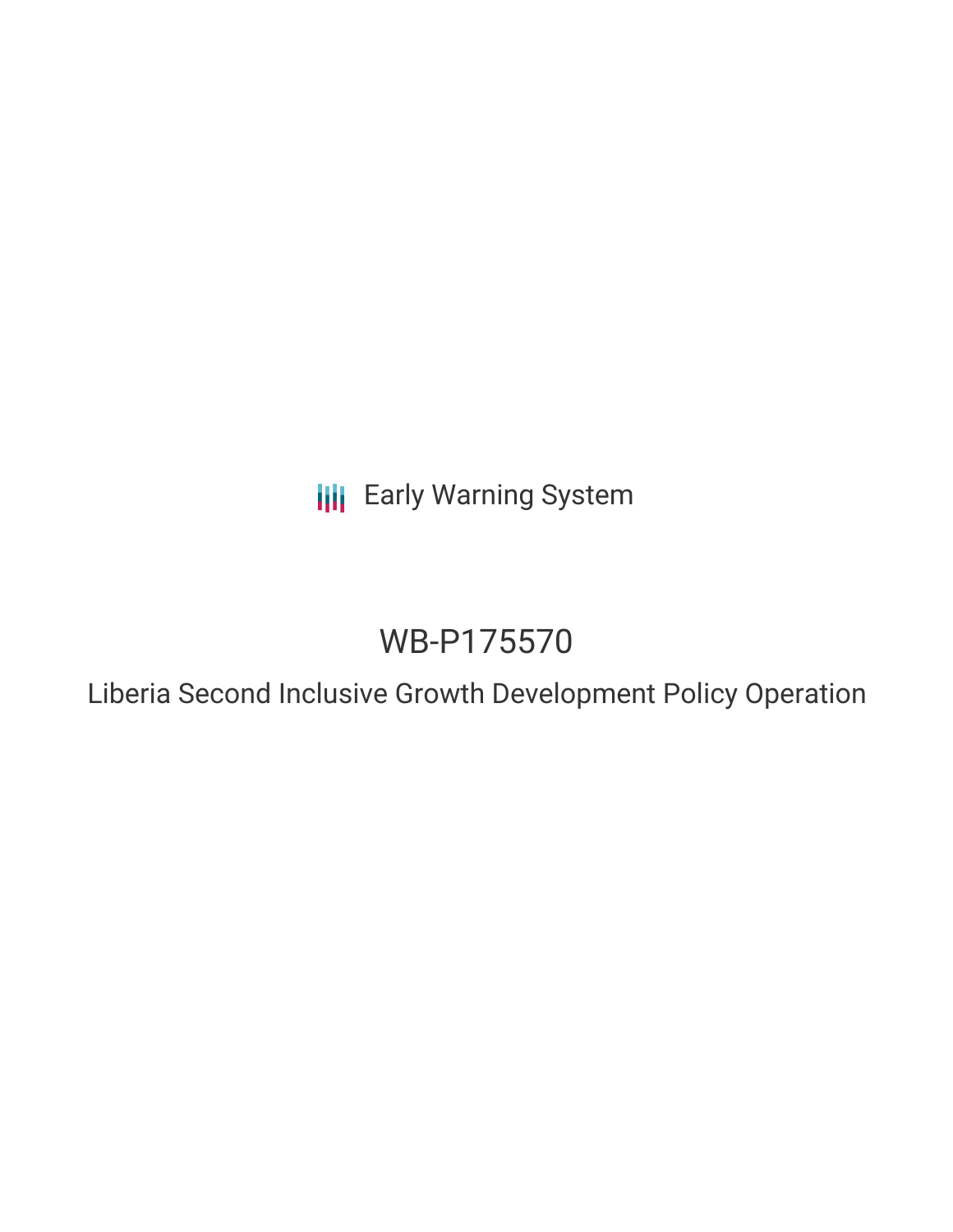

# Early Warning System Liberia Second Inclusive Growth Development Policy Operation

### **Quick Facts**

| <b>Countries</b>               | Liberia               |
|--------------------------------|-----------------------|
| <b>Financial Institutions</b>  | World Bank (WB)       |
| <b>Status</b>                  | Proposed              |
| <b>Bank Risk Rating</b>        | U                     |
| <b>Borrower</b>                | Government of Liberia |
| <b>Sectors</b>                 | Law and Government    |
| <b>Investment Amount (USD)</b> | \$40.00 million       |
| <b>Project Cost (USD)</b>      | \$40.00 million       |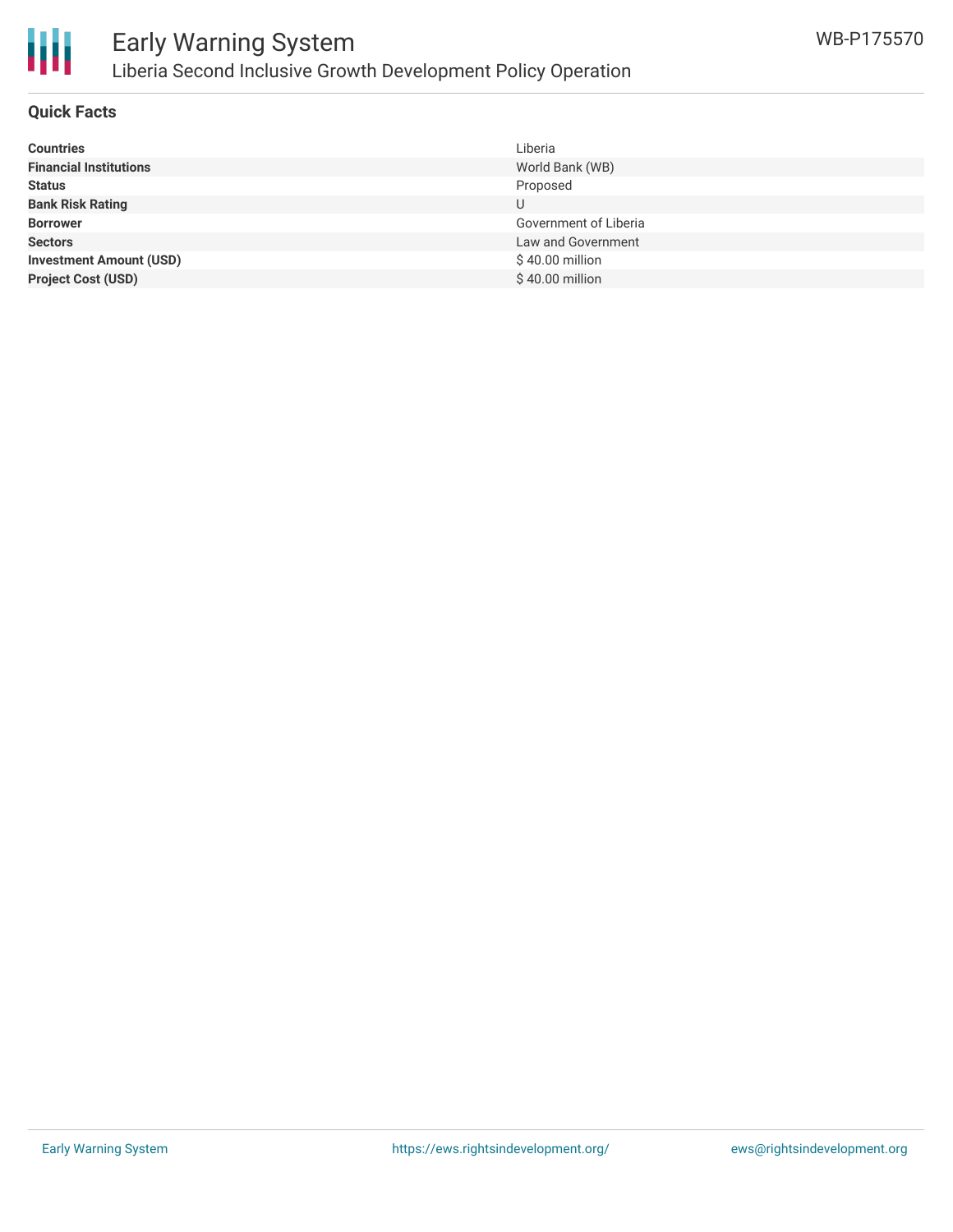

### **Project Description**

The program development objectives of these series are: 1) removing distortions in selected sectors and strengthening publicsector transparency; and 2) promoting economic and social inclusion.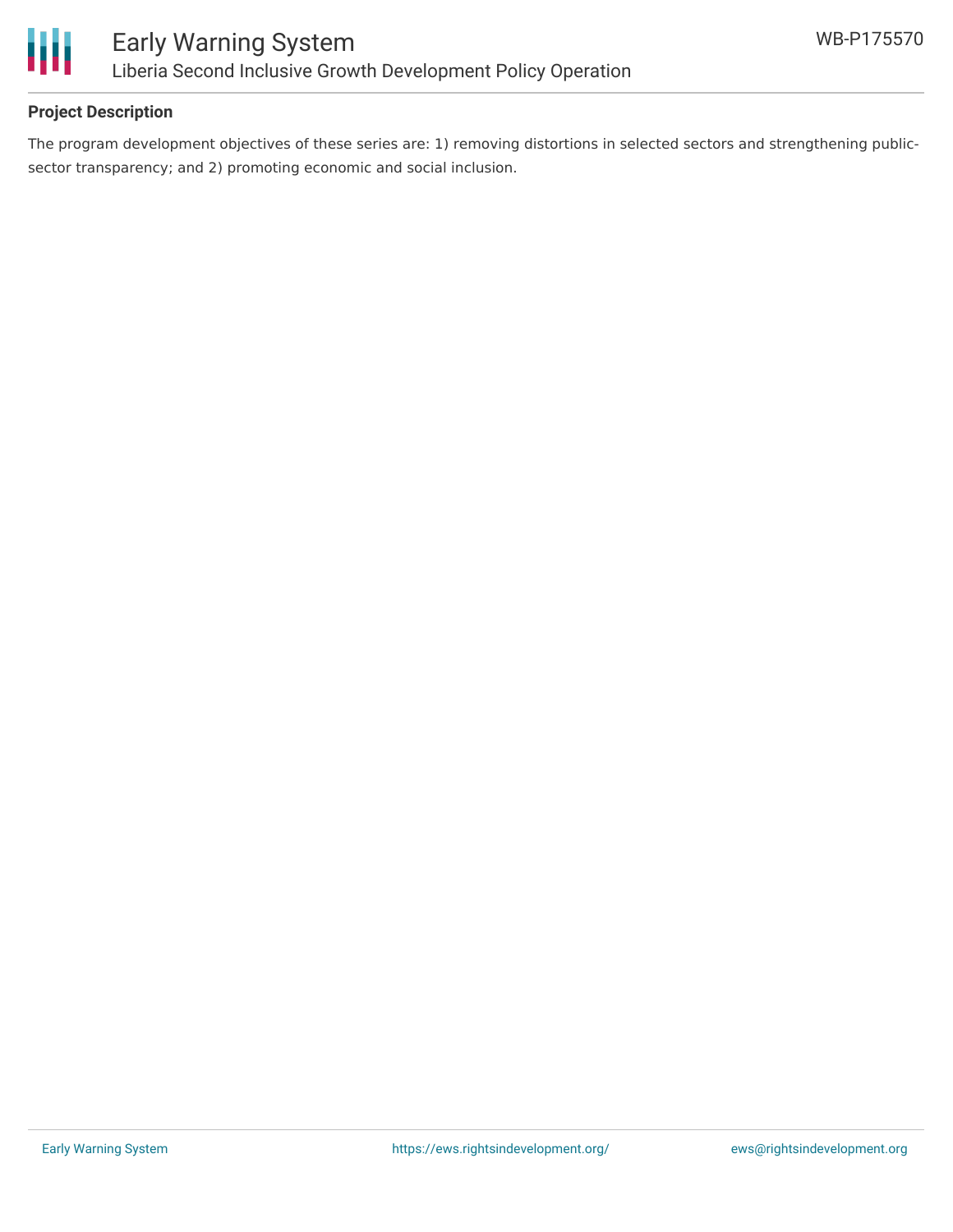

#### **Investment Description**

World Bank (WB)

No investment type available at the time of the snapshot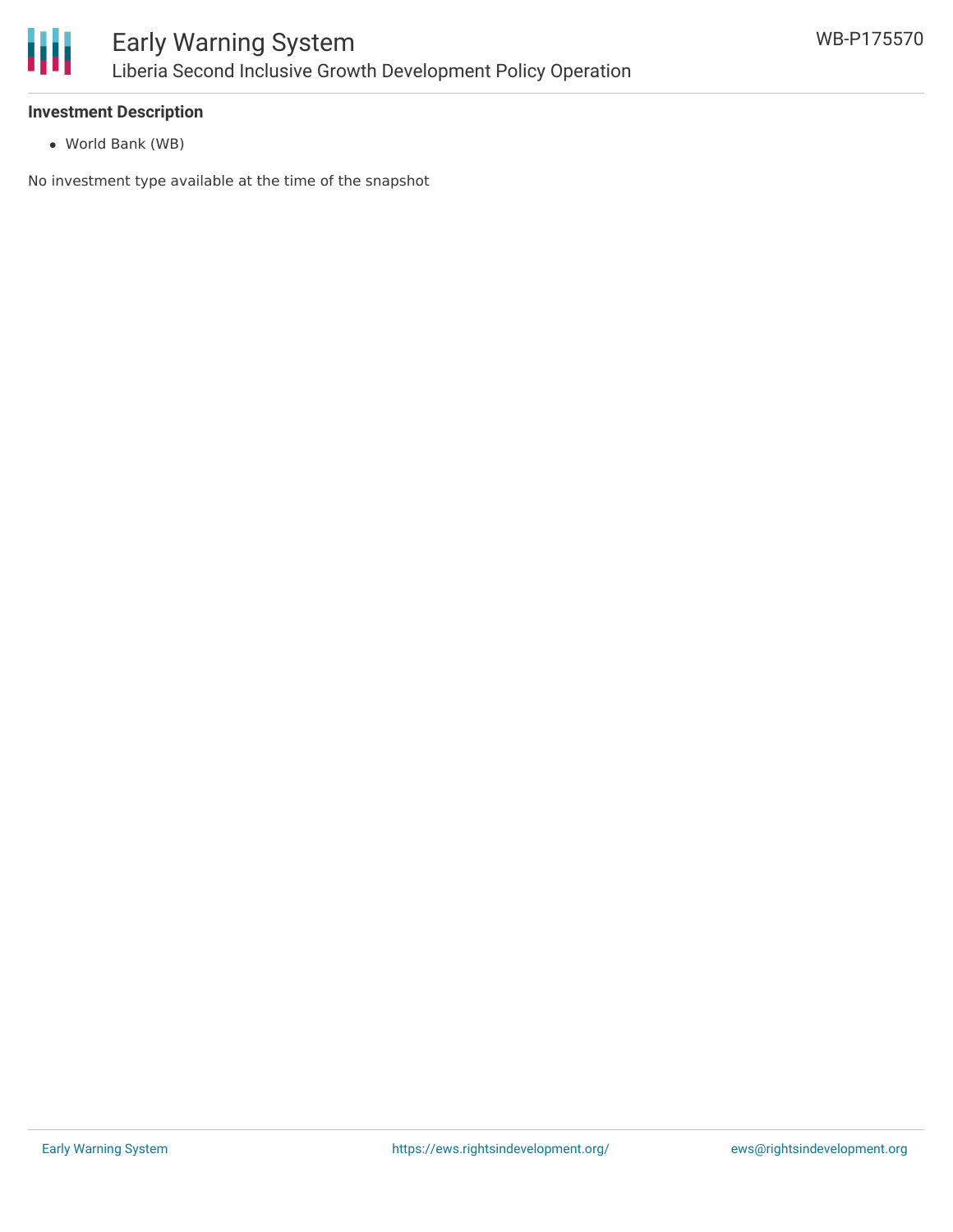### **Contact Information**

#### ACCESS TO INFORMATION

To submit an information request for project information, you will have to create an account to access the Access to Information request form. You can learn more about this process at: https://www.worldbank.org/en/access-toinformation/request-submission

#### ACCOUNTABILITY MECHANISM OF THE WORLD BANK

The World Bank Inspection Panel is the independent complaint mechanism and fact-finding body for people who believe they are likely to be, or have been, adversely affected by a World Bank-financed project. If you submit a complaint to the Inspection Panel, they may investigate to assess whether the World Bank is following its own policies and procedures for preventing harm to people or the environment. You can contact the Inspection Panel or submit a complaint by emailing ipanel@worldbank.org. Information on how to file a complaint and a complaint request form are available at: https://www.inspectionpanel.org/how-tofile-complaint